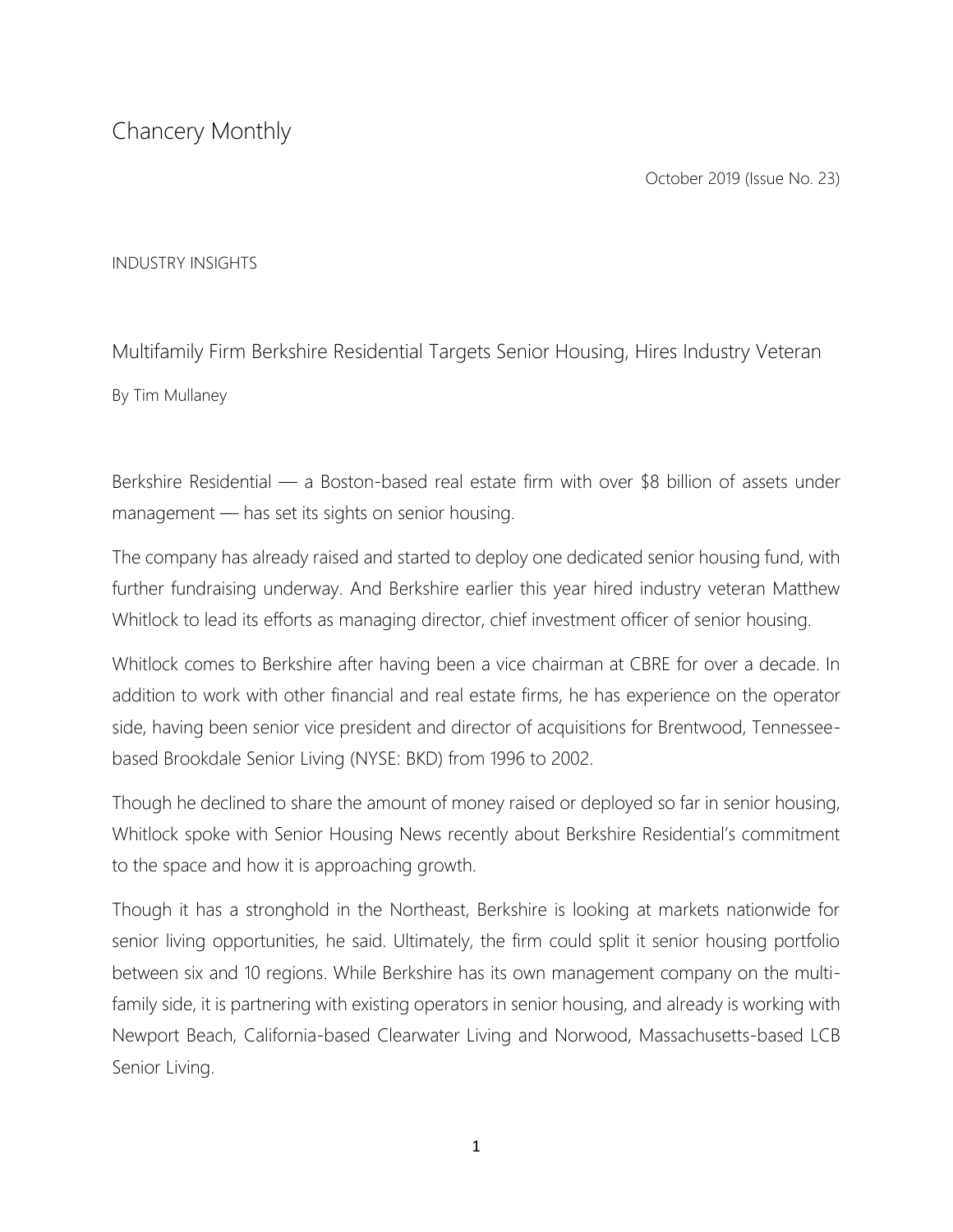Whitlock recently spoke with Senior Housing News about why he made the move to Berkshire, the opportunities he sees for development and acquisitions, and how he's reading the tea leaves in terms of the senior living marketplace and the overall economy.

On preferred care level for acquisitions:

The acuity level du jour seems to be active adult. There's a tremendous amount of development activity there. I can't say those folks are wrong. I scratch my head a little bit from a valuation perspective, because I think there's tremendous profitability and success for people who have put shovels in the ground, [but] I think there have been reasonably few transactions relative to other asset types and acuity types to really be able to say I know what that market is from a valuation perspective … I think that needs to mature a little bit.

I think independent living or light assisted living — maybe those are the same thing right now — are very much in vogue right now. It's a choice-based economy.

We'll look at all acuity types. Generally speaking, and I know this is a cliché, we tend to be interested in more than one level of care. So, whether that's an IL/AL or AL/memory care, we like the stickier resident and someone who can transition through the community as acuity level increases.

On the opportunities for ground-up development:

Here I am talking about buying opportunities, and yet we have a dedicated fund which is primarily focused on development. I would lead with the cliché that you can do a great deal in a bad market, and you can do a terrible deal in a good market. We're very focused on operators and our relationship with the best operators in any specific geographic region.

Our intent is to build out a platform of operators … it would not surprise me if we have six to eight relationships with operators who are best-in-class in their specific region.

It is our overriding preference to have more than one level of care on a per-community basis. But again, we're going to rely on our operating partners to analyze specific markets and tell us what they think the best product in that specific market is.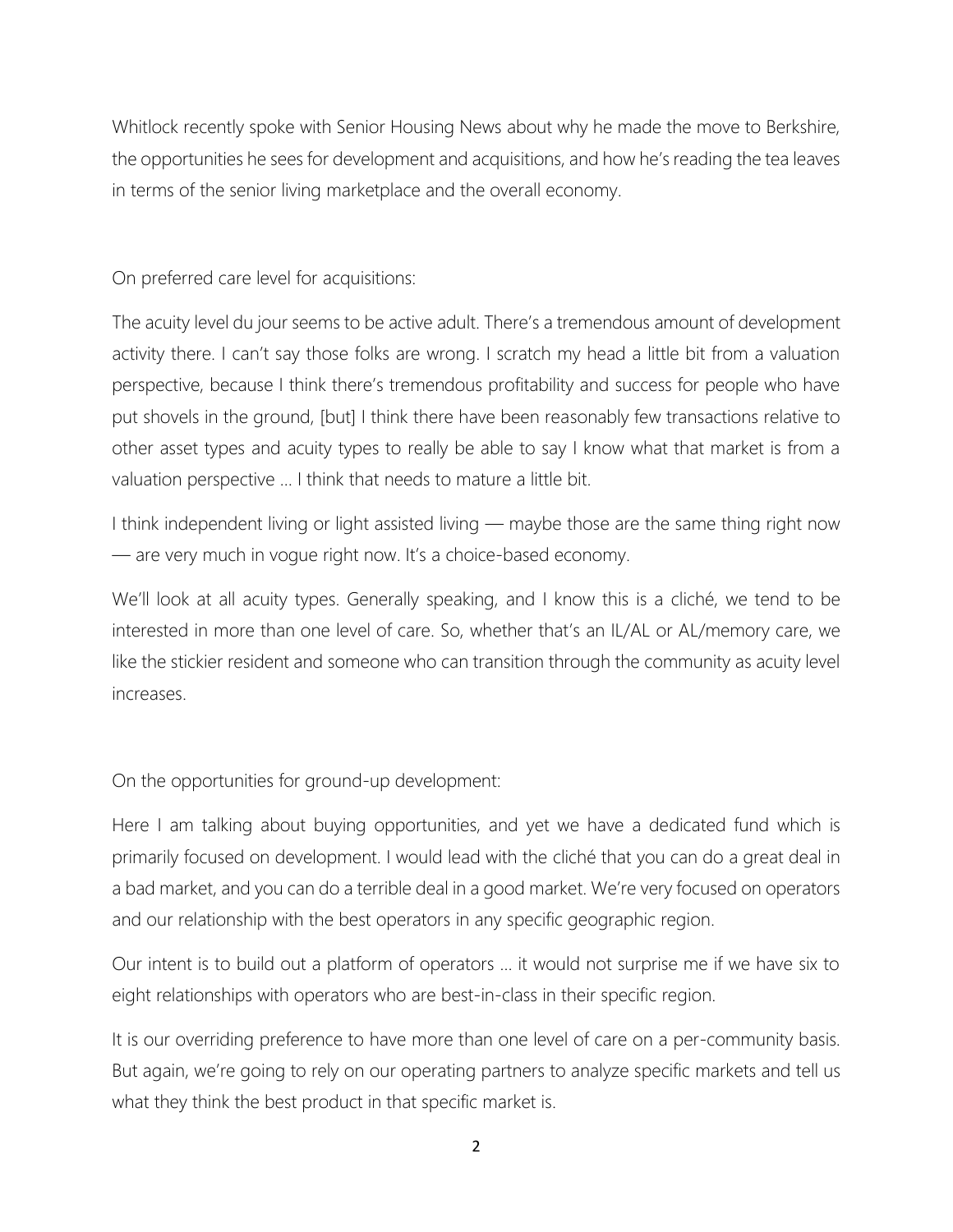On building and acquiring in urban markets:

This dead horse has been beaten quite a bit, but I think the major MSAs are arguably the ones that have received the most occupancy pressure. So, we think major MSAs and [areas] adjacent to MSAs are going to have the most opportunities from an acquisition perspective.

Again, we're going to rely on our operating partners for site selection and back up their diligence with our own.

On senior living in mixed-use urban developments:

It's going to be difficult to find that master-plan type of setting in today's environment, because it becomes very, very expensive. So, we will certainly not rule out a mixed-use type of parcel and we certainly have the guns and the resources to consider it from multiple angles. I think the opportunity to do that on a grander scale is probably limited right now.

## Original article:

https://seniorhousingnews.com/2019/10/14/multifamily-firm-berkshire-residential-targets-senior-housing-hiresindustry-veteran/

PROJECT UPDATE

## Stony Plain Project Update

Stony Plain Active Adult Lifestyle Community is located just west of Edmonton, Alberta. When complete, the residence will be a 6-storey apartment building with 83 Active Adult Lifestyle Community suites. It will offer In-suite 24-hour emergency call systems, a recreation facility, housekeeping, laundry services, onsite management and maintenance. A main floor of commercial and retail space will provide residents with easy access to amenities such as a doctor's office, pharmacy, bistro or coffee shop.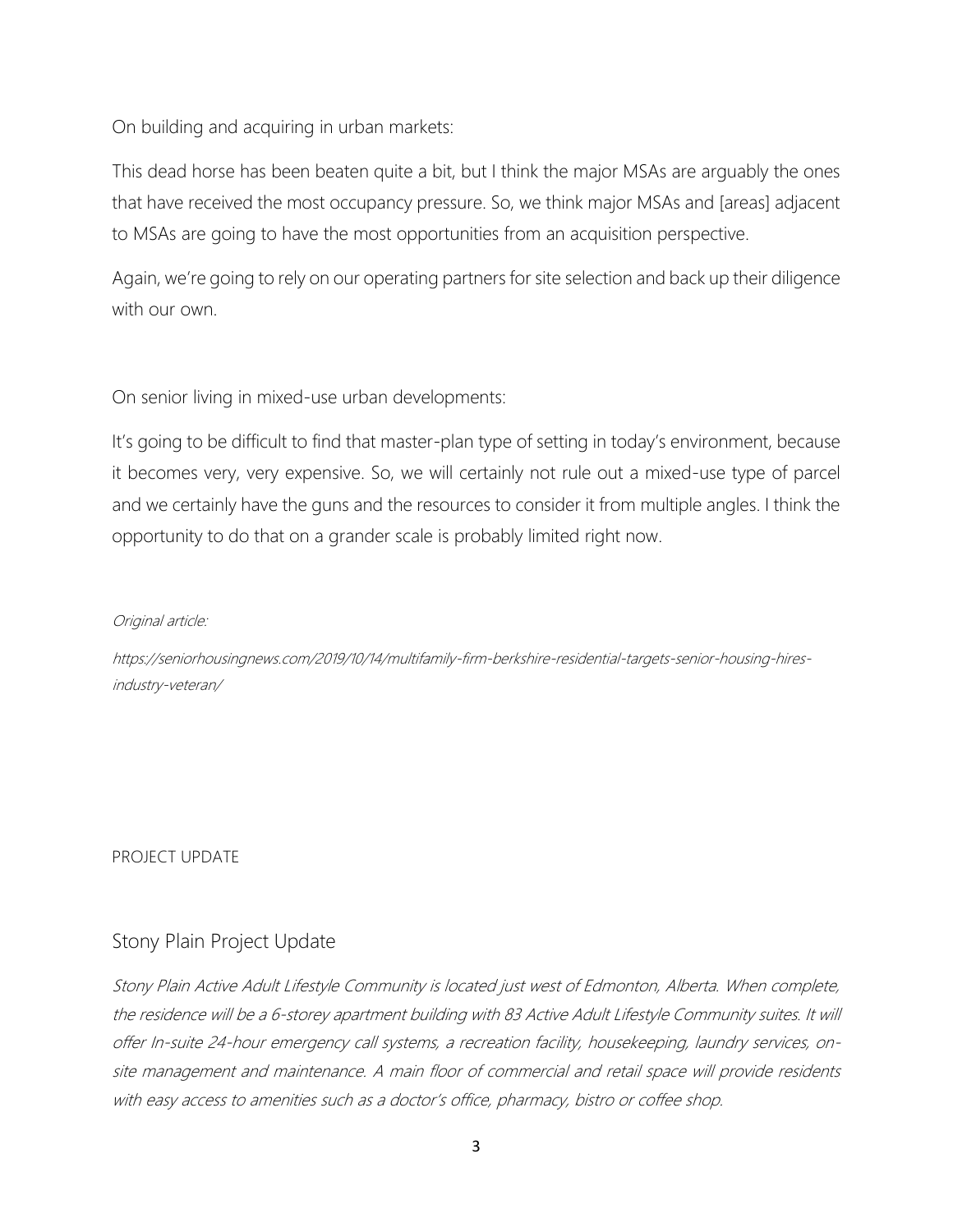1. We have completed the framing on the main floor and the second floor.

2. We are laying out suites on the third floor to start interior framing.

3. The work on the structural steel on the fifth floor has been completed and we will start the concrete pour next week.

4. The parkade is now 90% painted.

5. We have completed all draws of the mezzanine loan and made our 3rd draw of the senior loan in late September.

6. We have received expressed interest for all of our suites to-date and are looking forward to its opening in late 2020!